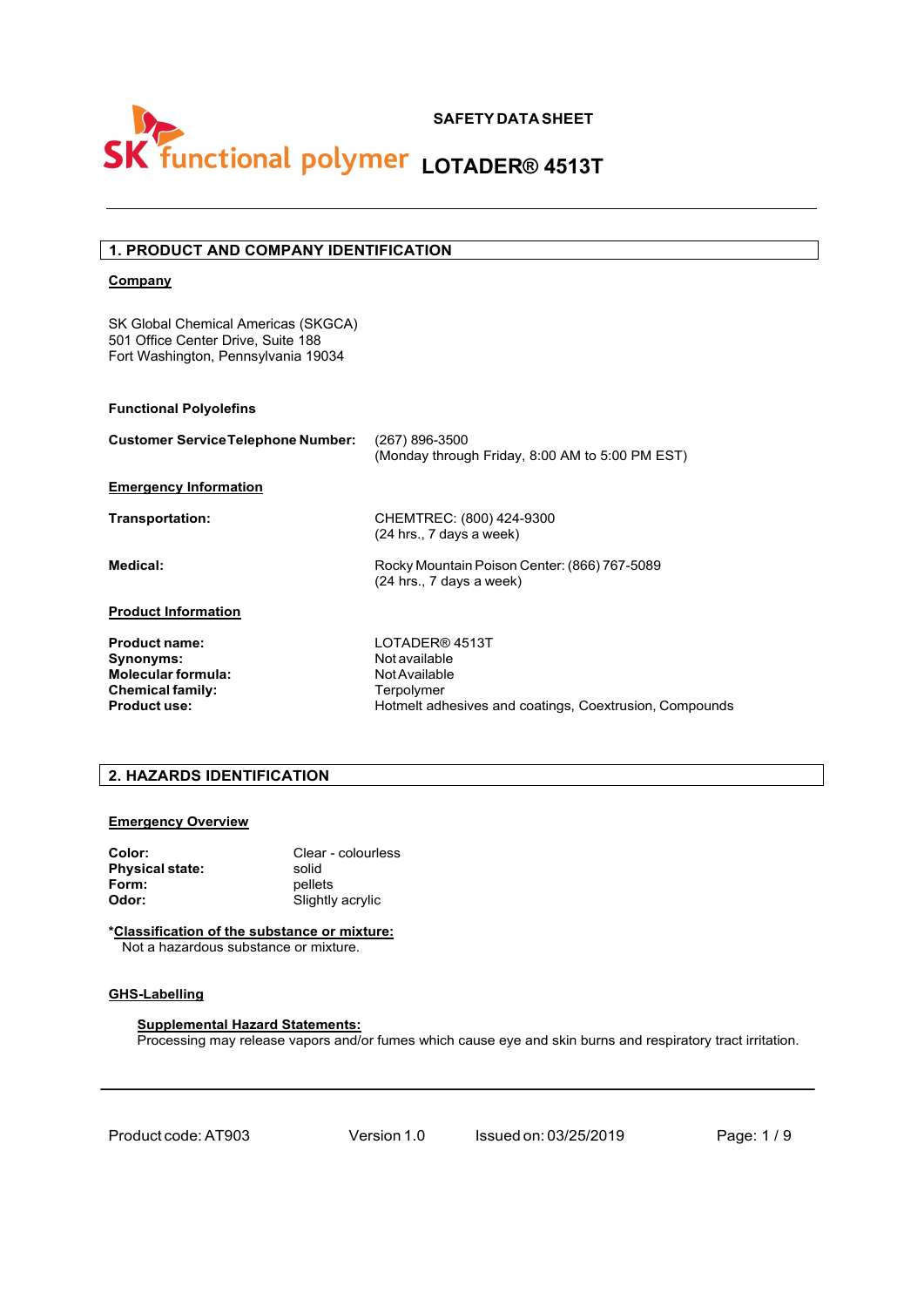## **SAFETY DATA SHEET** functional polymer LOTADER® 4513T

### **Supplemental information:**

### **Potential Health Effects:**

The product, in the form supplied, is not anticipated to produce significant adverse human health effects. Contains high molecular weight polymer(s). Effects due to processing releases or residual monomer: Irritating to eyes, respiratory system and skin. Possible cross sensitization with other acrylates and methacrylates. Prolonged or repeated exposure may cause: headache, drowsiness, nausea, weakness, (severity of effects depends on extent of exposure).

### **Other:**

Handle in accordance with good industrial hygiene and safety practice. (pellets/granules) This product may release fume and/or vapor of variable composition depending on processing time and temperature.

## **3. COMPOSITION/INFORMATION ON INGREDIENTS**

| <b>Chemical Name</b>  | <b>CAS-No.</b> | Wt/Wt     | <b>GHS Classification**</b> |
|-----------------------|----------------|-----------|-----------------------------|
| Acrylate copolymers   | Proprietary*   | >60%      | Not classified              |
| Proprietary component | Proprietary*   | $< 40 \%$ | Not classified              |

\* The specific chemical identity is withheld because it is trade secret information of SKGCA.

\*\*For the full text of the H-Statements mentioned in this Section, see Section 16.

### **4. FIRST AID MEASURES**

### **4.1. Description of necessary first-aid measures:**

### **Inhalation:**

If inhaled, remove victim to fresh air.

### **Skin:**

In case of contact, immediately flush skin with plenty of water. If molten polymer gets on the skin, cool rapidly with cold water. Do not peel solidified product off the skin. Obtain medical treatment for thermal burns. Remove material from clothing. Wash clothing before reuse. Thoroughly clean shoes beforereuse.

### **Eyes:**

Immediately flush eye(s) with plenty of water. Obtain medical treatment for thermal burns.

### **Ingestion:**

Product code:AT903 Version 1.0 Issued on: 03/25/2019 Page: 2 / 9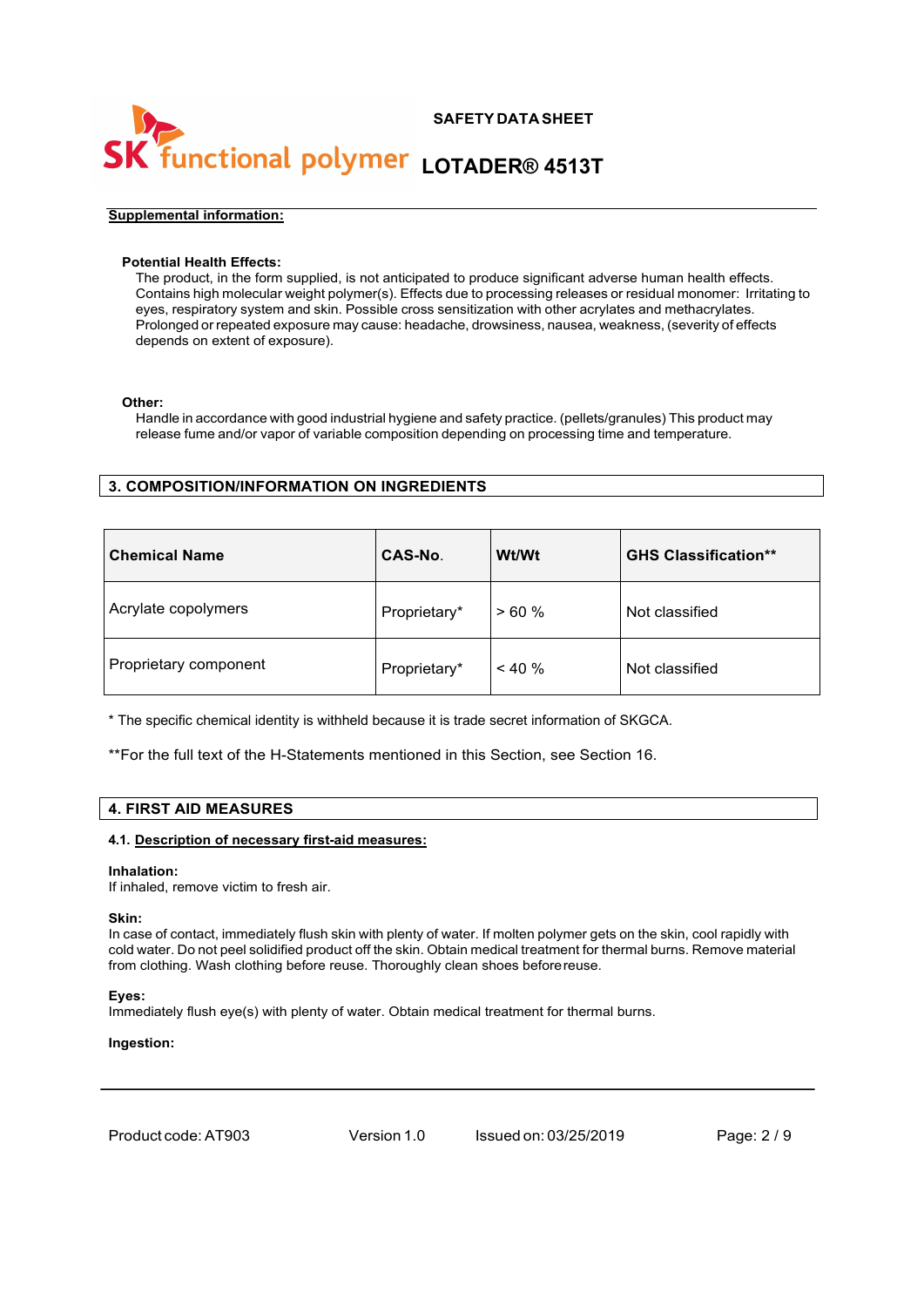

If swallowed, DO NOT induce vomiting. Get medical attention. Never give anything by mouth to an unconscious person.

### **4.2. Most important symptoms/effects, acute and delayed:**

For most important symptoms and effects (acute and delayed), see Section 2 (Hazard Statements and Supplemental Information if applicable) and Section 11 (Toxicology Information) of thisSDS.

### **4.3. Indication of immediate medical attention and special treatment needed, ifnecessary:**

Unless otherwise noted in Notes to Physician, no specific treatment noted; treat symptomatically.

### **5. FIREFIGHTING MEASURES**

### **Extinguishing media (suitable):**

Water spray, Carbon dioxide (CO2), Foam, Dry chemical

### **Protective equipment:**

Fire fighters and others who may be exposed to products of combustion should wear full fire fighting turn out gear (full Bunker Gear) and self-contained breathing apparatus (pressure demand / NIOSH approved or equivalent).

### **Further firefighting advice:**

Fire fighting equipment should be thoroughly decontaminated after use.

### **Fire and explosion hazards:**

When burned, the following hazardous products of combustion can occur: Carbon oxides Hazardous organic compounds

## **6. ACCIDENTAL RELEASE MEASURES**

### **Personal precautions, Emergency procedures, Methods and materials for containment/clean-up:**

Prevent further leakage or spillage if you can do so without risk. Ventilate the area. Sweep up and shovel into suitable properly labeled containers for prompt disposal. Possible fall hazard – floor may become slippery from leakage/spillage of product. Avoid dispersal of spilled material and runoff and contact with soil, waterways, drains and sewers. Consult a regulatory specialist to determine appropriate state or local reporting requirements, for assistance in waste characterization and/or hazardous waste disposal and other requirements listed in pertinent environmental permits.

### **Protective equipment:**

Appropriate personal protective equipment is set forth in Section 8.

Product code:AT903 Version 1.0 Issued on: 03/25/2019 Page: 3 / 9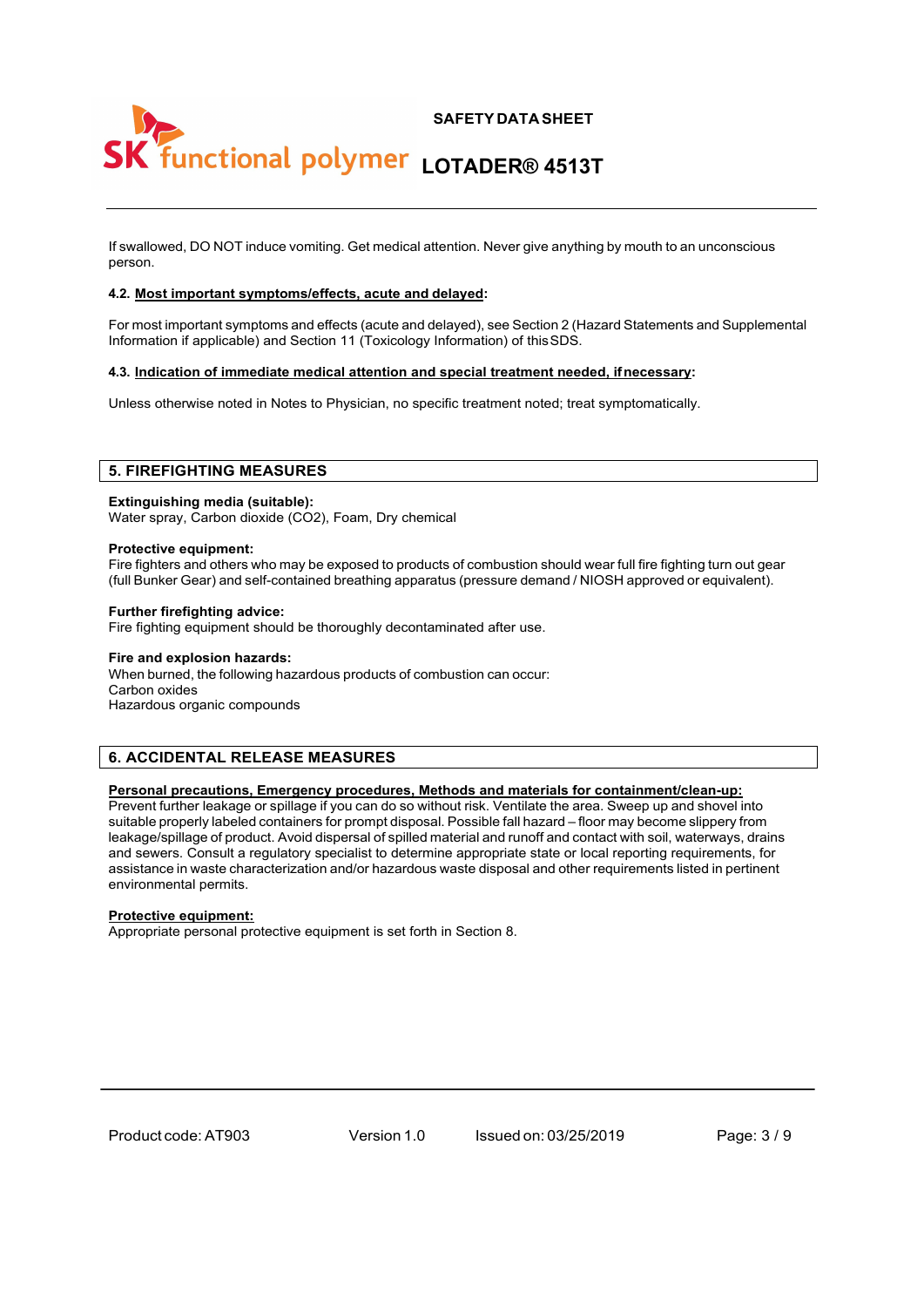

## **7. HANDLING AND STORAGE**

### **Handling**

### **General information on handling:**

Avoid breathing dust.

Avoid breathing processing fumes or vapors.

Handle in accordance with good industrial hygiene and safety practices. These practices include avoiding unnecessary exposure and removal of material from eyes, skin, andclothing.

### **Storage**

#### **General information on storage conditions:**

Keep in a dry, cool place. Store in closed containers, in a secure area to prevent container damage and subsequent spillage.

### **Storage incompatibility – General:**

None known.

## **8. EXPOSURE CONTROLS/PERSONAL PROTECTION**

### **Airborne Exposure Guidelines:**

### **Particles Not Otherwise Specified / Nuisance Dust (Proprietary)**

US. ACGIH Threshold Limit Values

| Form:                 | Inhalable particles.  |
|-----------------------|-----------------------|
| Time weighted average | $10 \text{ mg/m}$     |
| Form:                 | Respirable particles. |
| Time weighted average | $3 \text{ mg/m}$      |
|                       |                       |

US. OSHA Table Z-1 Limits for Air Contaminants (29 CFR 1910.1000)

| Form:                                                             | Respirable fraction.                           |
|-------------------------------------------------------------------|------------------------------------------------|
| PFI:                                                              | $5 \,\mathrm{mq/m}$                            |
| US. OSHA Table Z-1 Limits for Air Contaminants (29 CFR 1910.1000) |                                                |
| Form:                                                             | Total dust                                     |
| PFI:                                                              | $15 \,\mathrm{mq/m}$                           |
| US. OSHA Table Z-3 (29 CFR 1910.1000)                             |                                                |
| Form:                                                             | Respirable fraction.                           |
| Time weighted average                                             | 15 millions of particles per cubic foot of air |

US. OSHA Table Z-3 (29 CFR 1910.1000)

| Form:                 | Total dust                                     |
|-----------------------|------------------------------------------------|
| Time weighted average | 50 millions of particles per cubic foot of air |

Product code:AT903 Version 1.0 Issued on: 03/25/2019 Page: 4 / 9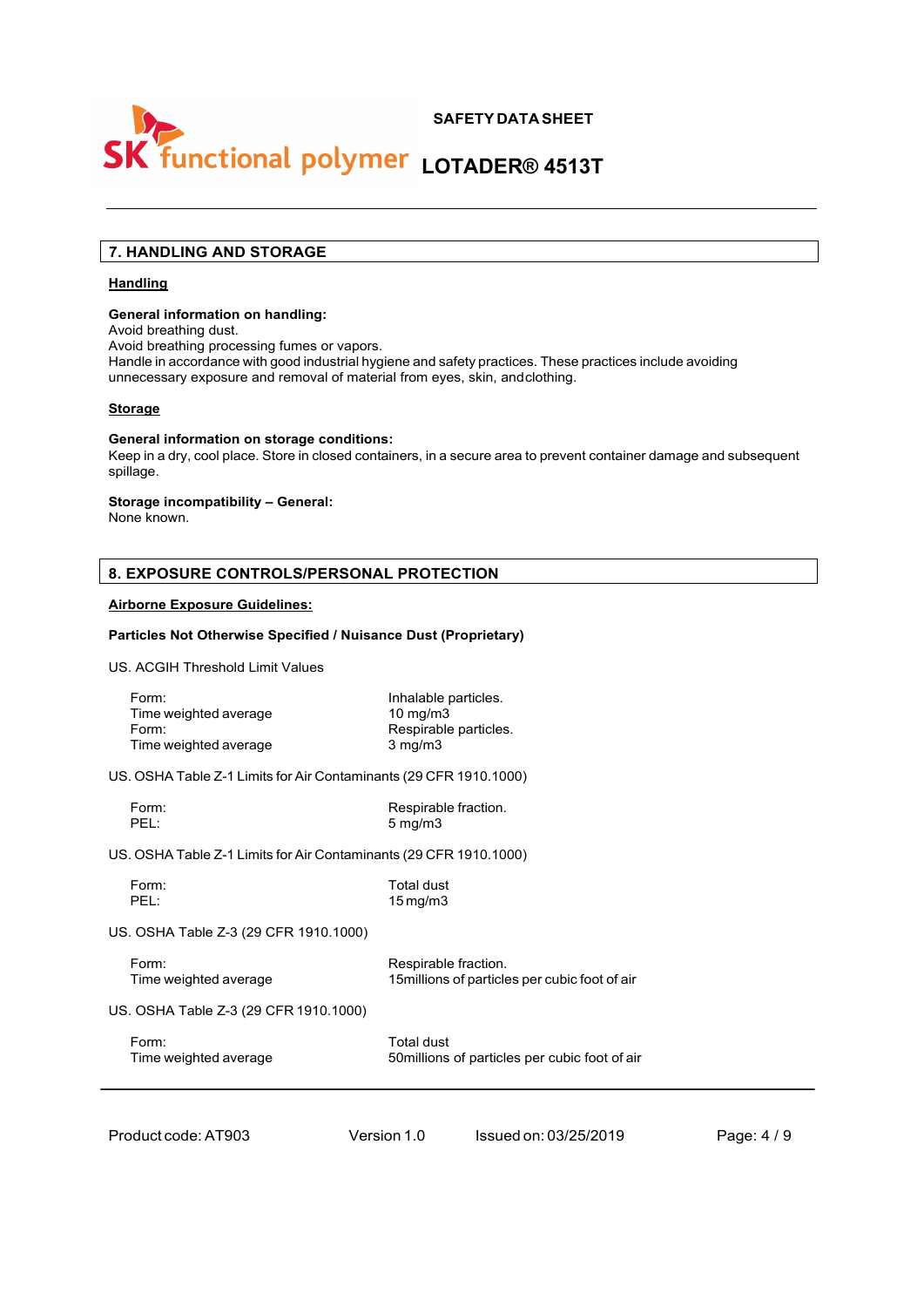

US. OSHA Table Z-3 (29 CFR 1910.1000)

Form: Respirable fraction.<br>Time weighted average the state of the sensitive of the Sumpling Sumpling Sumpling Sumpling Sumpling Sumpling Time weighted average

US. OSHA Table Z-3 (29 CFR 1910.1000)

Form: Total dust<br>Time weighted average Time weighted average the state of the Magnus Time weighted average

Only those components with exposure limits are printed in this section. Limits with skin contact designation above have skin contact effect. Air sampling alone is insufficient to accurately quantitate exposure. Measures to prevent significant cutaneous absorption may be required. Limits with a sensitizer designation above mean that exposure to this material may cause allergic reactions.

### **Engineering controls:**

Investigate engineering techniques to reduce exposures below airborne exposure limits or to otherwise reduce exposures. Provide ventilation if necessary to minimize exposures or to control exposure levels to below airborne exposure limits (if applicable see above).If practical, use local mechanical exhaust ventilation at sources of air contamination such as open process equipment.

### **Respiratory protection:**

Avoid breathing dust. Avoid breathing processing fumes or vapors. Where airborne exposure is likely or airborne exposure limits are exceeded (if applicable, see above), use NIOSH approved respiratory protection equipment appropriate to the material and/or its components and substances released during processing. Consult respirator manufacturer to determine appropriate type equipment for a given application. Observe respirator use limitations specified by NIOSH or the manufacturer. For emergency and other conditions where there may be a potential for significant exposure or where exposure limit may be significantly exceeded, use an approved full face positive-pressure, self-contained breathing apparatus or positive-pressure airline with auxiliary self-contained air supply. Respiratory protection programs must comply with 29 CFR § 1910.134.

### **Skin protection:**

Processing of this product releases vapors or fumes which may cause skin irritation. Minimize skin contamination by following good industrial hygiene practice. Wearing protective gloves is recommended. Wash hands and contaminated skin thoroughly after contact with processing fumes or vapors. Wash thoroughly after handling.

### **Eye protection:**

Use good industrial practice to avoid eye contact. Processing of this product releases vapors or fumes which may cause eye irritation. Where eye contact may be likely, wear chemical goggles and have eye flushing equipment available.

## **9. PHYSICAL AND CHEMICAL PROPERTIES**

Product code:AT903 Version 1.0 Issued on: 03/25/2019 Page: 5 / 9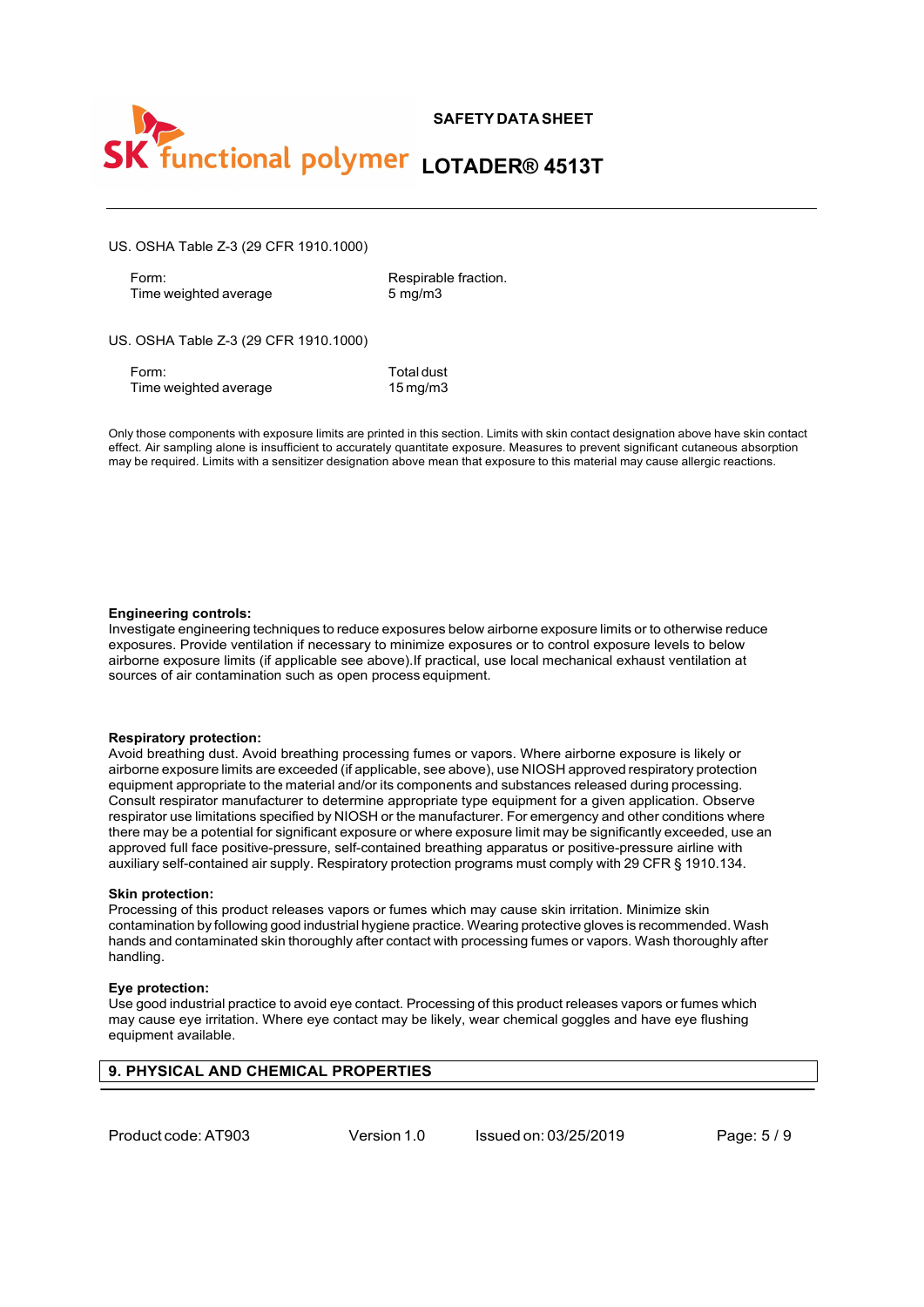## **SAFETY DATA SHEET LOTADER® 4513T**

| Color:                                         | Clear - colourless                                                                                                                                                                |
|------------------------------------------------|-----------------------------------------------------------------------------------------------------------------------------------------------------------------------------------|
| <b>Physical state:</b>                         | solid                                                                                                                                                                             |
| Form:                                          | pellets                                                                                                                                                                           |
| Odor:                                          | Slightly acrylic                                                                                                                                                                  |
| <b>Odor threshold:</b>                         | No data available                                                                                                                                                                 |
| <b>Flash point</b>                             | Not applicable                                                                                                                                                                    |
| <b>Auto-ignition</b><br>temperature:           | No data available.                                                                                                                                                                |
| Lower flammable limit<br>$(LFL)$ :             | No data available                                                                                                                                                                 |
| Upper flammable limit<br>$(UFL)$ :             | No data available                                                                                                                                                                 |
| pH:                                            | Not applicable                                                                                                                                                                    |
| Density:                                       | $0.940 - 0.950$ g/cm3 (68 °F (20 °C))                                                                                                                                             |
| <b>Specific Gravity (Relative</b><br>density): | 0.940 - 0.950 Water=1 (liquid)                                                                                                                                                    |
| <b>Boiling point/boiling</b><br>range:         | Not applicable                                                                                                                                                                    |
| Melting point/range:                           | 140 - 216 °F (60 - 102 °C)(Method: Differential Scanning Calorimetry in accordance<br>with DIN 51007 (Thermal analysis (TA); differential thermal analysis (DTA);<br>principles)) |
| Freezing point:                                |                                                                                                                                                                                   |
|                                                | No data available.                                                                                                                                                                |
| <b>Evaporation rate:</b>                       | No data available.                                                                                                                                                                |
| Solubility in water:                           | insoluble                                                                                                                                                                         |
| Viscosity, dynamic:                            | No data available                                                                                                                                                                 |
| <b>Oil/water partition</b><br>coefficient:     | No data available.                                                                                                                                                                |
| Thermal decomposition:                         | $>662$ °F ( $>350$ °C)                                                                                                                                                            |

## **10. STABILITY AND REACTIVITY**

| Product code: AT903 |  |
|---------------------|--|
|---------------------|--|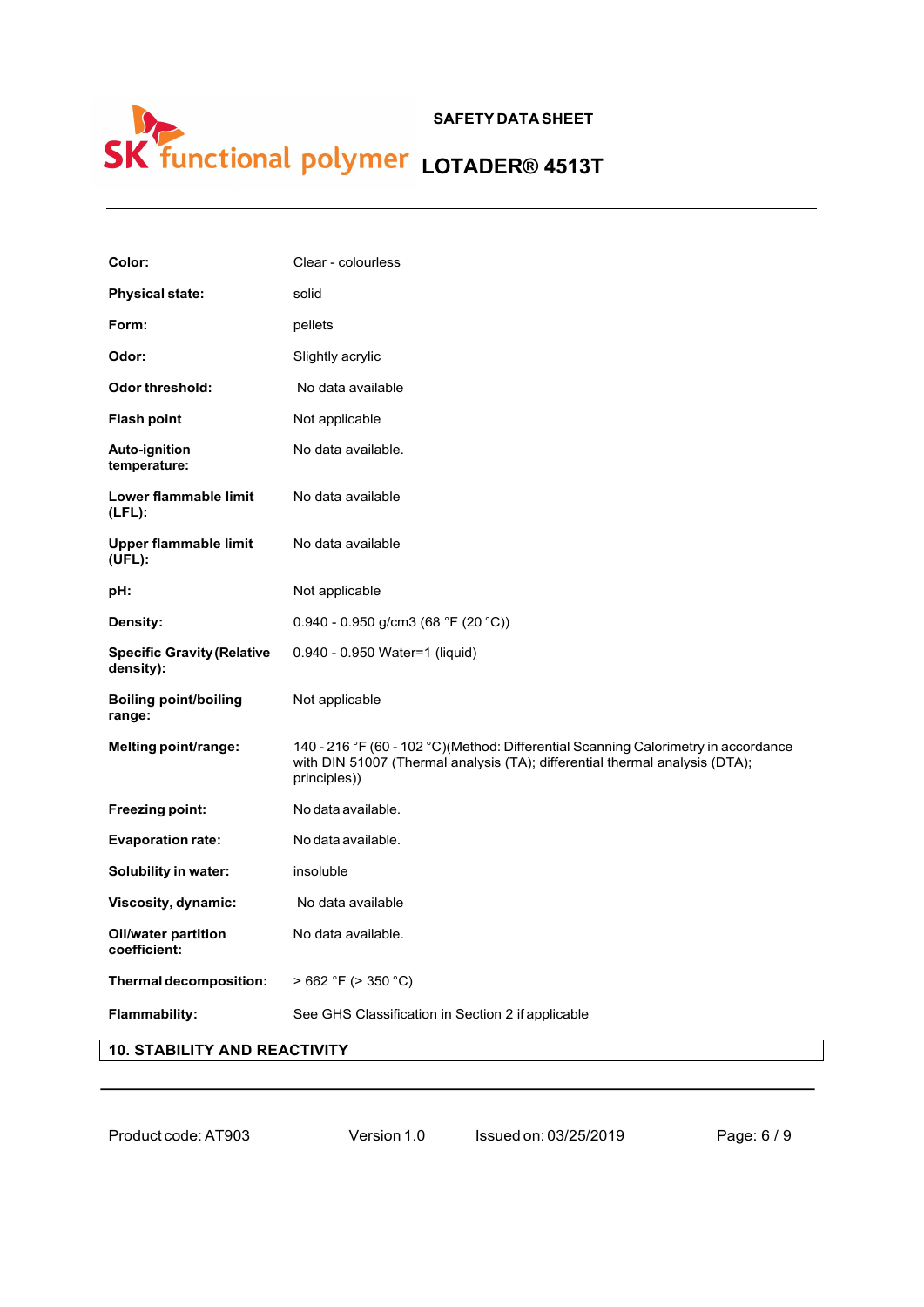# **SAFETY DATA SHEET** functional polymer LOTADER® 4513T

### **Stability:**

The product is stable under normal handling and storage conditions.

### **Hazardous reactions:**

Hazardous polymerization does not occur.

## **Materials to avoid:**

None known.

### **Conditions / hazards to avoid:**

Avoid storing in moist and warm conditions. (to maintain the technical properties of the product). See Hazardous Decomposition Products below.

### **Hazardous decomposition products:**

Thermal decomposition giving flammable and toxic products : Hazardous organic compounds Carbon oxides Acrylates

### **11. TOXICOLOGICAL INFORMATION**

Data on this material and/or its components are summarized below.

### **Data for Acrylate copolymers (Proprietary)**

### **Other information**

The information presented is from representative materials in this chemical class. The results may vary depending on the test substance. Effects due to processing releases or residual monomer: Possible cross sensitization with other acrylates and methacrylates

### **Data for Proprietary component (Proprietary)**

#### **Other information**

The information presented is from representative materials in this chemical class. The results may vary depending on the test substance. Effects due to processing releases or residual monomer: Possible cross sensitization with other acrylates andmethacrylates

## **12. ECOLOGICAL INFORMATION**

### **Chemical Fate and Pathway**

No data are available.

### **Ecotoxicology**

No data are available.

### **13. DISPOSAL CONSIDERATIONS**

#### **Waste disposal:**

Where possible recycling is preferred to disposal or incineration. If recycling is not an option, incinerate or dispose of in accordance with federal, state, and local regulations. Pigmented, filled and/or solvent laden product may require

Product code:AT903 Version 1.0 Issued on: 03/25/2019 Page: 7 / 9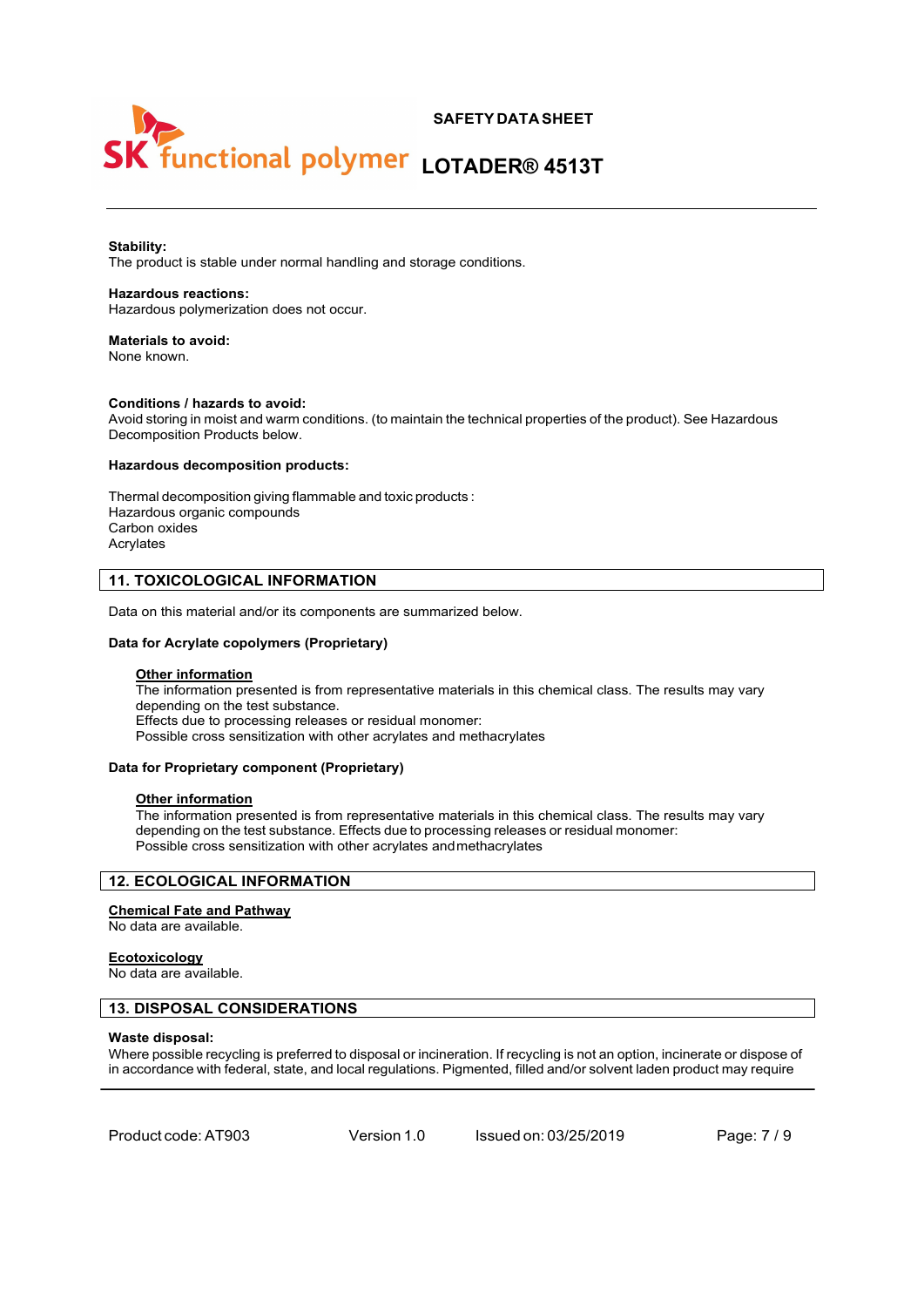# **SAFETY DATA SHEET** functional polymer LOTADER® 4513T

special disposal practices in accordance with federal, state and local regulations. Consult a regulatory specialist to determine appropriate state or local reporting requirements, for assistance in waste characterization and/or hazardous waste disposal and other requirements listed in pertinent environmental permits. Note: Chemical additions to, processing of, or otherwise altering this material may make this waste management information incomplete, inaccurate, or otherwise inappropriate. Furthermore, state and local waste disposal requirements may be more restrictive or otherwise different from federal laws andregulations.

## **14. TRANSPORT INFORMATION**

### **US Department of Transportation (DOT):** not regulated

### **International Maritime Dangerous Goods Code (IMDG):** not regulated

## **15. REGULATORY INFORMATION**

### **Chemical Inventory Status**

| US. Toxic Substances Control Act                                      | TSCA        | This product complies with TSCA<br>Inventory requirements. The polymer<br>component(s) is (are) eligible for the<br>amended polymer exemption at 40 CFR<br>Section 723.250. |
|-----------------------------------------------------------------------|-------------|-----------------------------------------------------------------------------------------------------------------------------------------------------------------------------|
| Canadian Domestic Substances List (DSL)                               | <b>DSL</b>  | All components of this product are on the<br>Canadian DSL                                                                                                                   |
| China. Inventory of Existing Chemical Substances in<br>China (IECSC)  | IECSC (CN)  | Does not conform                                                                                                                                                            |
| Japan. ENCS - Existing and New Chemical<br>Substances Inventory       | ENCS (JP)   | Conforms to                                                                                                                                                                 |
| Japan. ISHL - Inventory of Chemical Substances                        | ISHL (JP)   | Conforms to                                                                                                                                                                 |
| Korea. Korean Existing Chemicals Inventory (KECI)                     | KECI (KR)   | Conforms to                                                                                                                                                                 |
| Philippines Inventory of Chemicals and Chemical<br>Substances (PICCS) | PICCS (PH)  | Conforms to                                                                                                                                                                 |
| Australia Inventory of Chemical Substances (AICS)                     | <b>AICS</b> | Conforms to                                                                                                                                                                 |

### **United States – Federal Regulations**

### **SARA Title III – Section 302 Extremely Hazardous Chemicals:**

The components in this product are either not SARA Section 302 regulated or regulated but present in negligible concentrations.

### **SARA Title III - Section 311/312 Hazard Categories:** No SARA Hazards

| <b>SARA Title III - Section 313 Toxic Chemicals:</b>                  |  |
|-----------------------------------------------------------------------|--|
| This material does not contain any chemical components with known CAS |  |
|                                                                       |  |

```
Product code:AT903 Version 1.0 Issued on: 03/25/2019 Page: 8 / 9
```